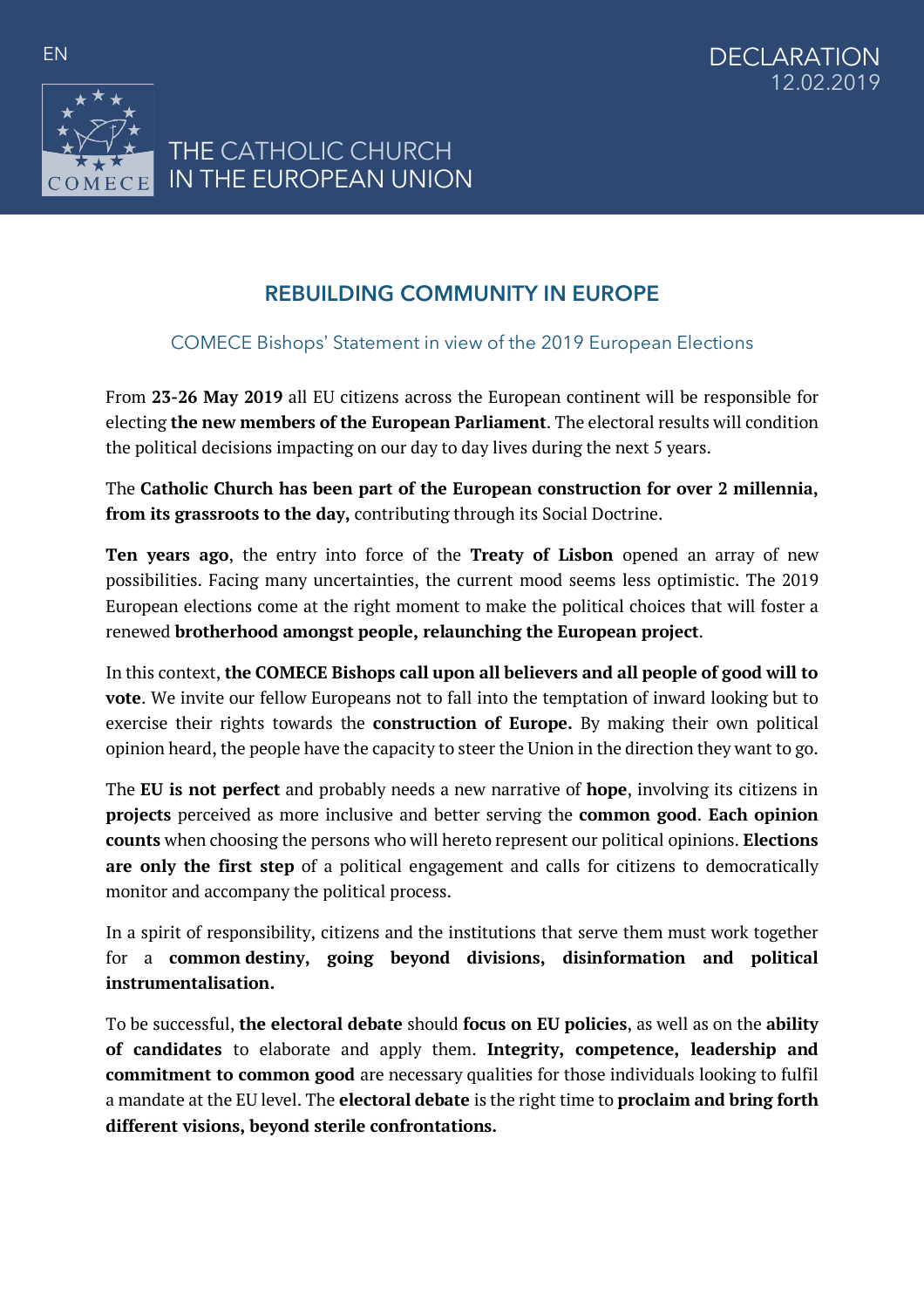It is also the right opportunity for **believers to question candidates on their personal engagement** during their mandate to protect **human dignity** for all, promote options reflecting **a new Christian Humanism** and foster **policies that serve and are shaped by fundamental rights**.

What does it mean to be Europeans? Europe is sometimes perceived as distant and selfabsorbed. As European citizens, we have to take a step and assume responsibility in giving concrete meaning to "**unity in diversity"**. Unity in diversity implies **common rules, that account for** legitimate protection and promotion of **freedoms and liberties** through democratic practices that **exemplify accountability, transparency** and a just application of the **Rule of Law**. European public authorities should **not be seen as imposing unilateral decisions** from outside, but rather as favouring the personal and collective engagement of all citizens in a true, creative and respectful dialogue.

To be able to address the challenges it has to face, the EU needs to rediscover its **common identity** and to strengthen its **solidarity** to renovate the **social links that exist** in and amongst countries and peoples. We need an EU that is **protective of families, of the most vulnerable, of cultures.** Respect for the principle of **subsidiarity** should be a key pillar of **a Union in which all can feel at home and as equal craftsmen, we dare say "drivers", of the project**. This is also about **cherishing and preserving the achievements of the EU** and being ambitious enough to **find new ones**.

**Dialogue with Churches and religious communities** should be further **reinforced** on the basis of Article 17 TFEU, with creativity, commitment and respect on the part of the EU institutions.

**The EU is facing important challenges. Digitalisation** is not just a crisis, but also a mutation. Taking back control of our lives in the face of digitalisation implies decisions to make **economy and finance better serve the people, especially the most vulnerable. Digitalisation** has an impact on **all and everything we know** (the future of work, protection of personal data, the multiple uses of artificial intelligence). For COMECE it is fundamental to preserve the **centrality of the human person** and an approach based on **solid ethical frameworks**.

**Family-friendly rules and practices** should be developed at the EU level, accompanying the integral human development of **persons, families and communities**. The issue of **demography has to regain centre stage**. The subject concerns **natality as well as ageing.** The lack of hope and perspectives is leading a number of countries to witness a sharp decrease of their population. **Young Europeans** need to feel reassured **to be in a condition to form a family and be given back hope in their country of origin** through common, mutually beneficial projects.